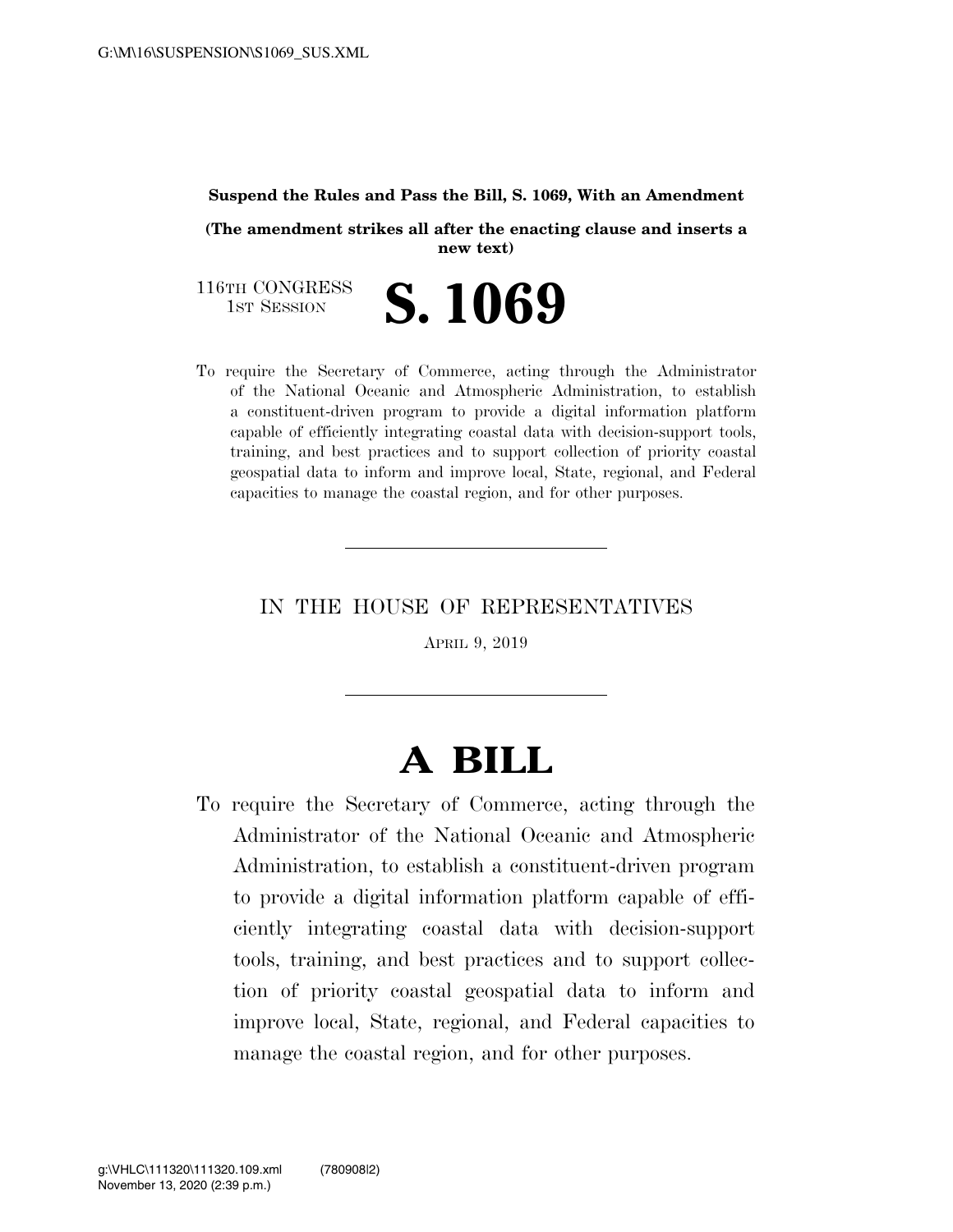*Be it enacted by the Senate and House of Representa- tives of the United States of America in Congress assembled,*  **SECTION 1. SHORT TITLE.**  This Act may be cited as the ''Digital Coast Act''. **SEC. 2. FINDINGS.**  Congress makes the following findings: (1) The Digital Coast is a model approach for effective Federal partnerships with State and local government, nongovernmental organizations, and the private sector. (2) Access to current, accurate, uniform, and standards-based geospatial information, tools, and training to characterize the United States coastal re- gion is critical for public safety and for the environ- ment, infrastructure, and economy of the United States. (3) More than half of all people of the United States (153,000,000) currently live on or near a coast and an additional 12,000,000 are expected in the next decade. (4) Coastal counties in the United States aver- age 300 persons per square mile, compared with the national average of 98. (5) On a typical day, more than 1,540 permits for construction of single-family homes are issued in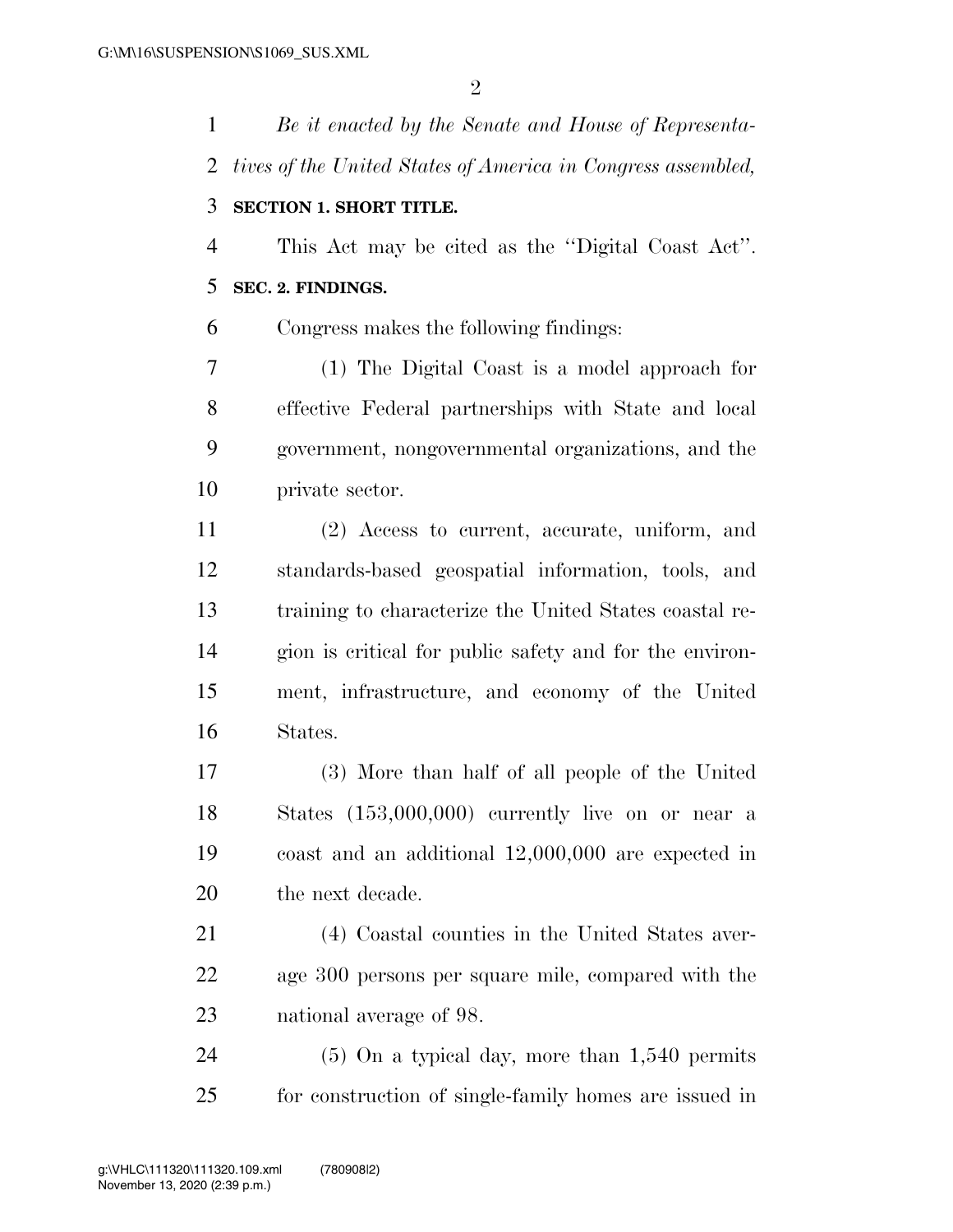coastal counties, combined with other commercial,

 retail, and institutional construction to support this population. (6) Over half of the economic productivity of the United States is located within coastal regions. (7) Highly accurate, high-resolution remote sensing and other geospatial data play an increas- ingly important role in decision making and manage- ment of the coastal zone and economy, including for— (A) flood and coastal storm surge pre- diction; (B) hazard risk and vulnerability assess- ment; (C) emergency response and recovery plan- ning; (D) community resilience to longer range coastal change; (E) local planning and permitting; (F) habitat and ecosystem health assess- ments; and (G) landscape change detection. **SEC. 3. DEFINITIONS.** 

In this Act: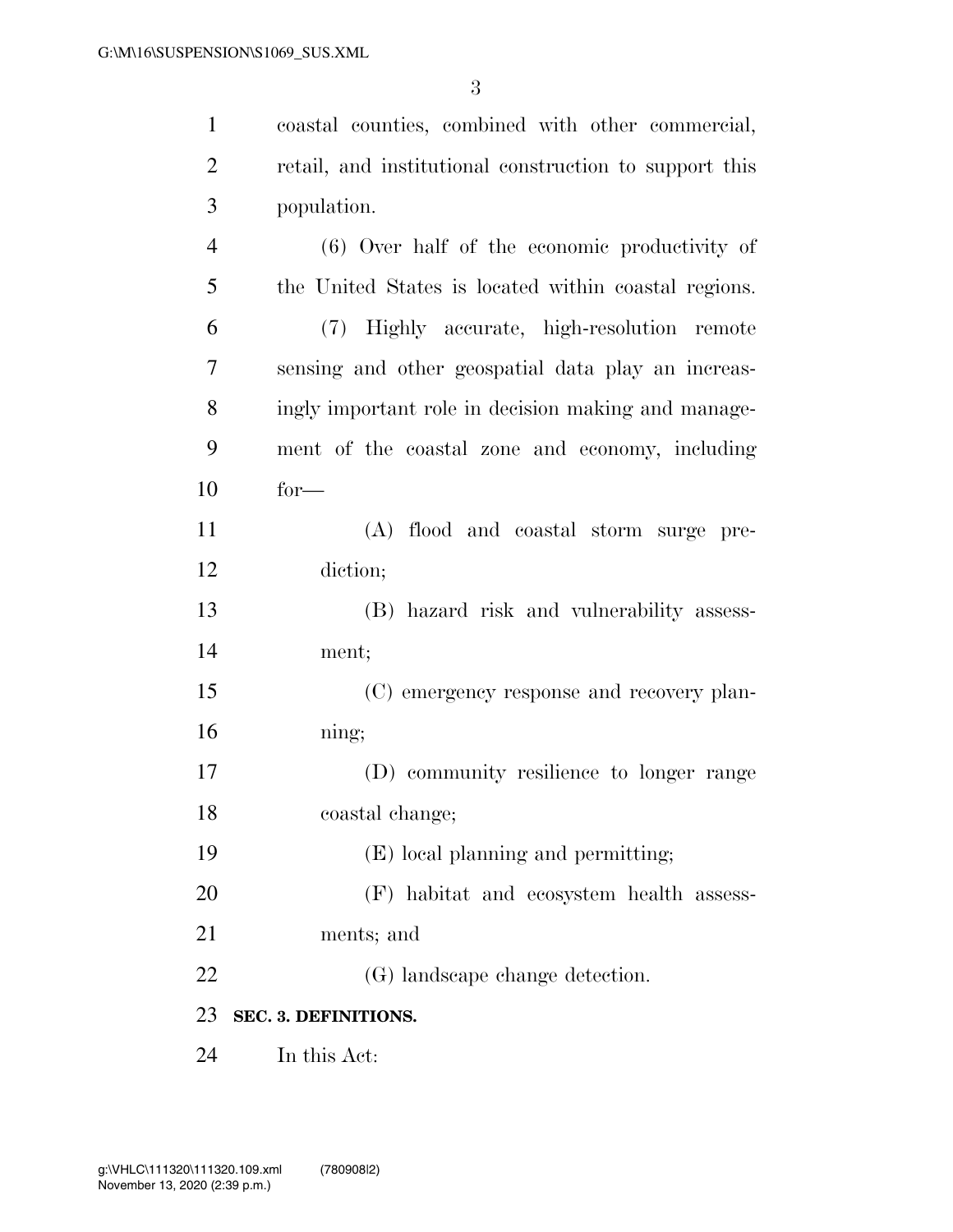(1) COASTAL REGION.—The term ''coastal re- gion'' means the area of United States waters ex- tending inland from the shoreline to include coastal watersheds and seaward to the territorial sea.

 (2) COASTAL STATE.—The term ''coastal State'' has the meaning given the term ''coastal state'' in section 304 of the Coastal Zone Manage-ment Act of 1972 (16 U.S.C. 1453).

 (3) FEDERAL GEOGRAPHIC DATA COM- MITTEE.—The term ''Federal Geographic Data Committee'' means the interagency committee that promotes the coordinated development, use, sharing, and dissemination of geospatial data on a national basis.

 (4) REMOTE SENSING AND OTHER GEOSPATIAL.—The term ''remote sensing and other geospatial'' means collecting, storing, retrieving, or disseminating graphical or digital data depicting natural or manmade physical features, phenomena, or boundaries of the Earth and any information re- lated thereto, including surveys, maps, charts, sat- ellite and airborne remote sensing data, images, LiDAR, and services performed by professionals such as surveyors, photogrammetrists, hydrog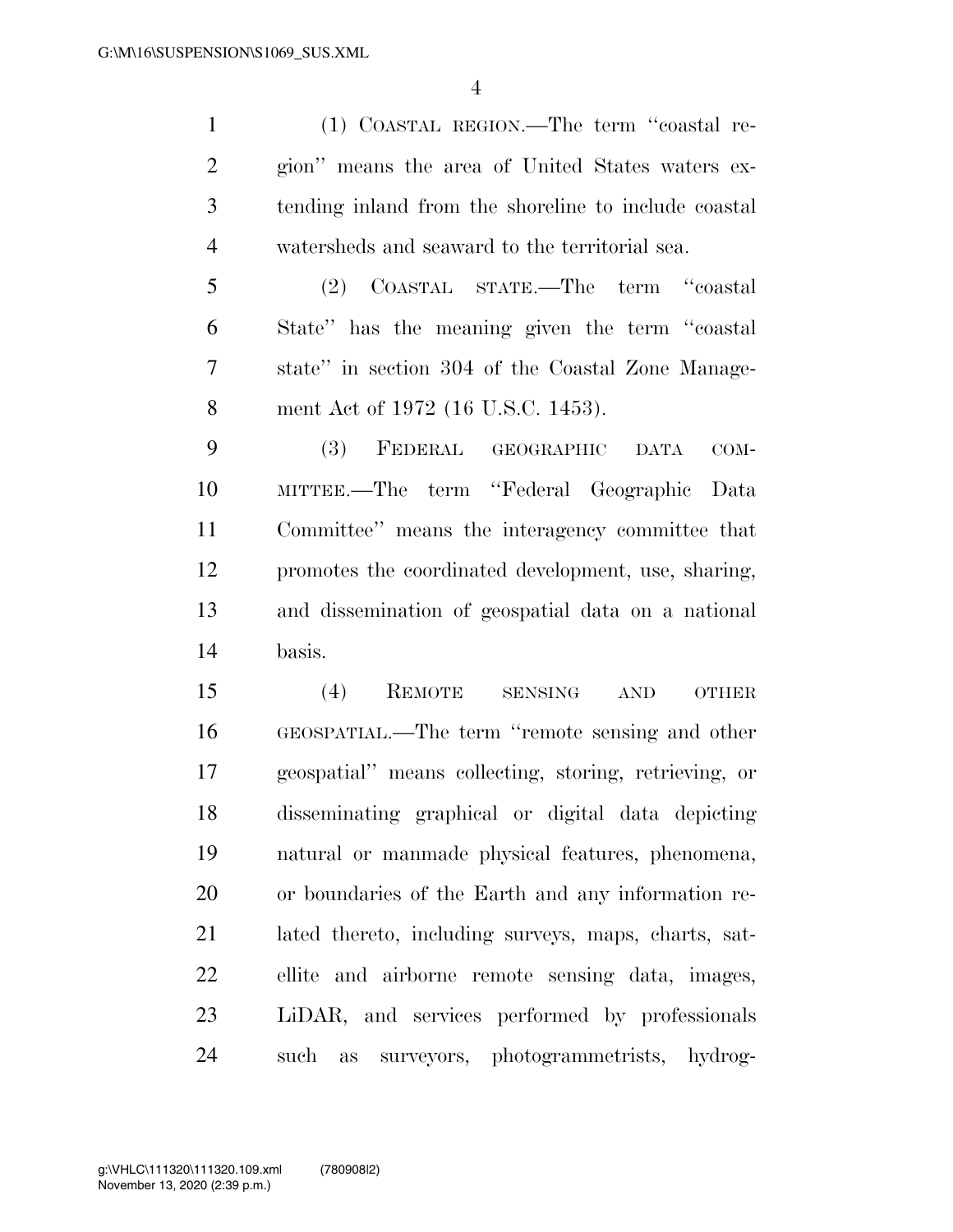raphers, geodesists, cartographers, and other such services.

 (5) SECRETARY.—The term ''Secretary'' means the Secretary of Commerce, acting through the Ad- ministrator of the National Oceanic and Atmos-pheric Administration.

## **SEC. 4. ESTABLISHMENT OF THE DIGITAL COAST.**

(a) ESTABLISHMENT.—

 (1) IN GENERAL.—The Secretary shall establish a program for the provision of an enabling platform that integrates geospatial data, decision-support tools, training, and best practices to address coastal management issues and needs. Under the program, the Secretary shall strive to enhance resilient com- munities, ecosystem values, and coastal economic growth and development by helping communities ad- dress their issues, needs, and challenges through cost-effective and participatory solutions.

 (2) DESIGNATION.—The program established under paragraph (1) shall be known as the ''Digital Coast'' (in this section referred to as the ''pro-gram'').

 (b) PROGRAM REQUIREMENTS.—In carrying out the program, the Secretary shall ensure that the program pro-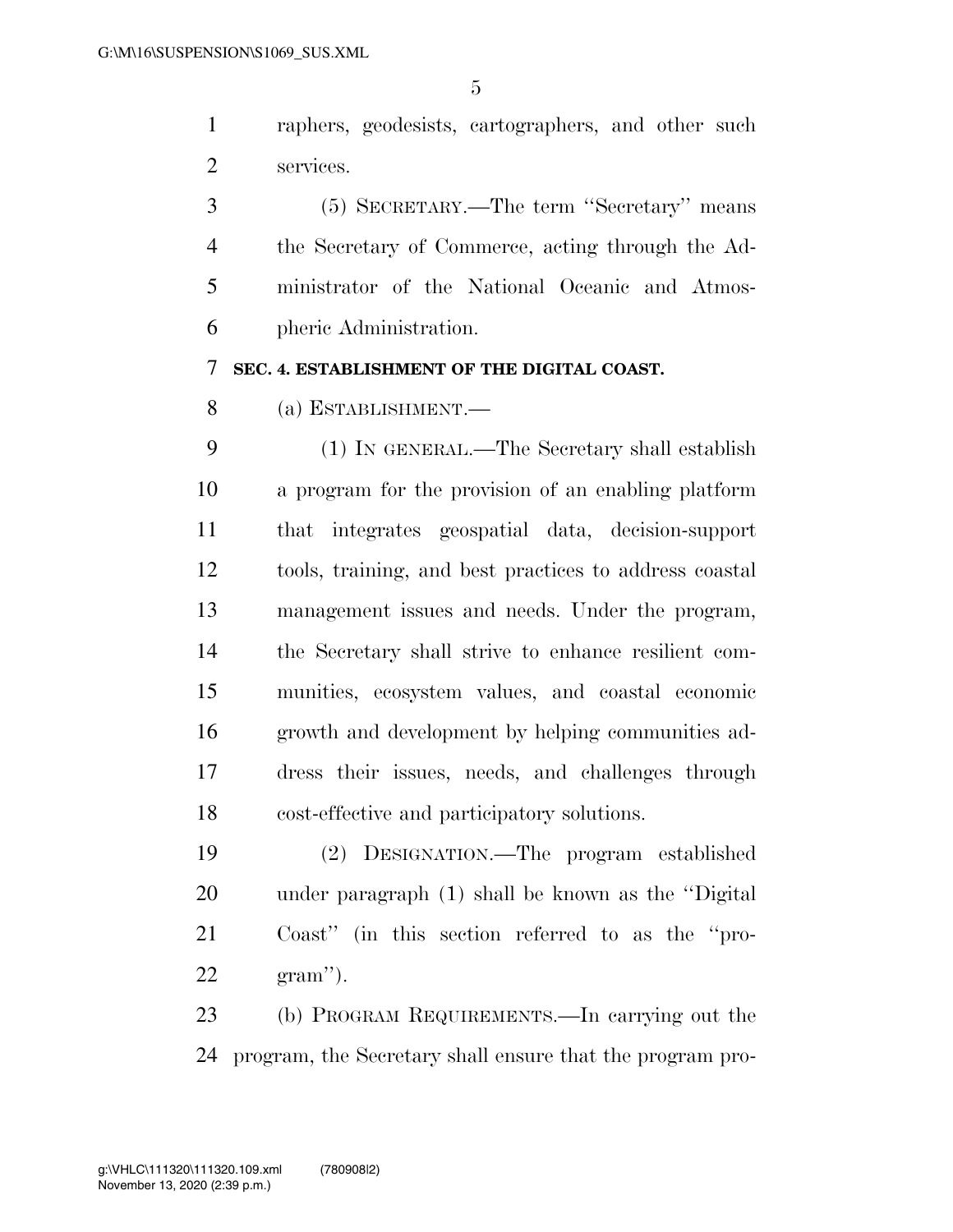vides data integration, tool development, training, docu-mentation, dissemination, and archive by—

| 3              | (1) making data and resulting integrated prod-             |
|----------------|------------------------------------------------------------|
| $\overline{4}$ | ucts developed under this section readily accessible       |
| 5              | via the Digital Coast internet website of the Na-          |
| 6              | tional Oceanic and Atmospheric Administration, the         |
| 7              | GeoPlatform.gov and data.gov internet websites, and        |
| 8              | such other information distribution technologies as        |
| 9              | the Secretary considers appropriate;                       |
| 10             | (2) developing decision-support tools that use             |
| 11             | and display resulting integrated data and provide          |
| 12             | training on use of such tools;                             |
| 13             | (3) documenting such data to Federal Geo-                  |
| 14             | graphic Data Committee standards; and                      |
| 15             | (4) archiving all raw data acquired under this             |
| 16             | Act at the appropriate National Oceanic and Atmos-         |
| 17             | pheric Administration data center or such other            |
| 18             | Federal data center as the Secretary considers ap-         |
| 19             | propriate.                                                 |
| 20             | (c) COORDINATION.—The Secretary shall coordinate           |
| 21             | the activities carried out under the program to optimize   |
| 22             | data collection, sharing, and integration, and to minimize |
| 23             | duplication by-                                            |
|                |                                                            |

 (1) consulting with coastal managers and deci-sion makers concerning coastal issues, and sharing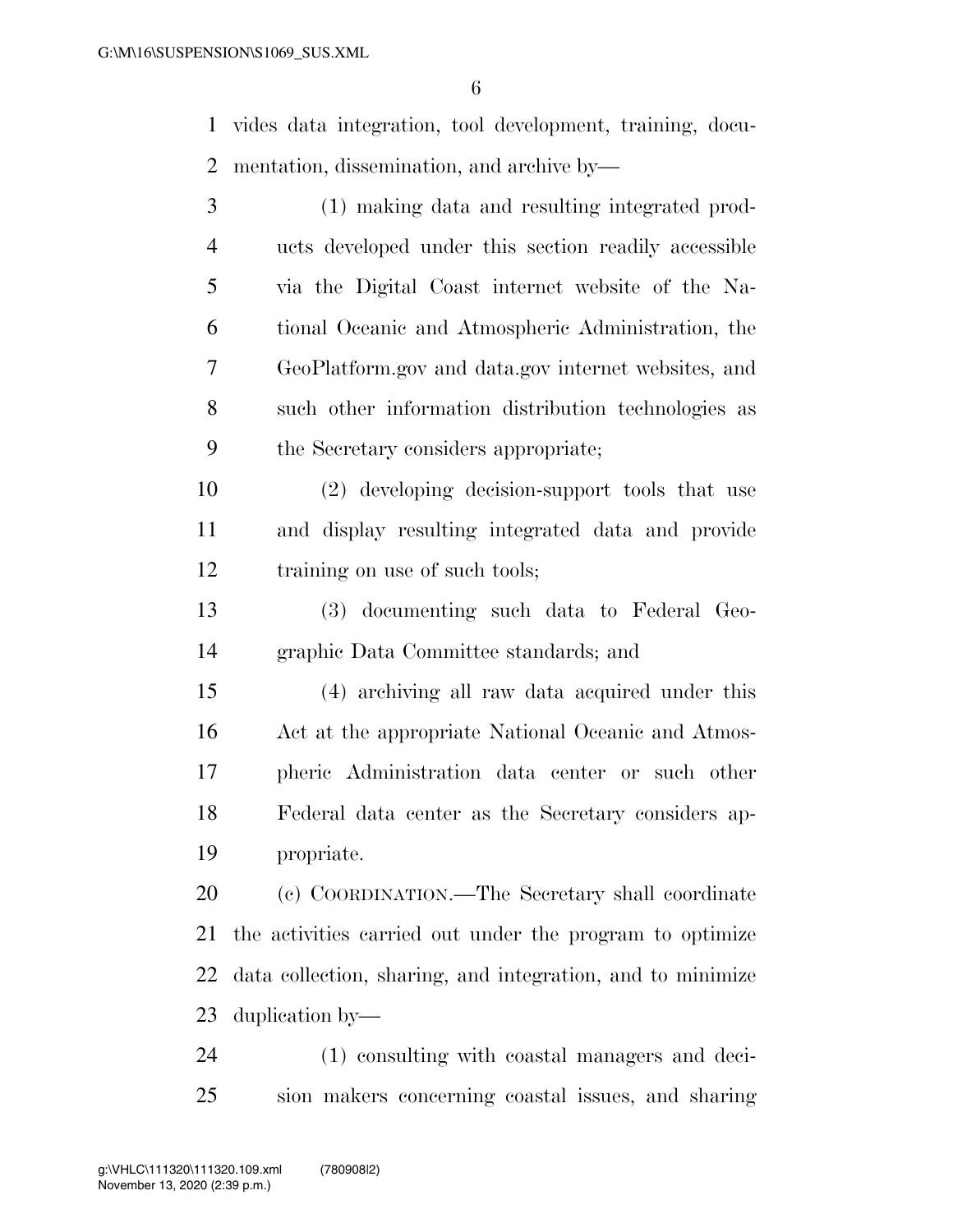| information and best practices, as the Secretary con-  |
|--------------------------------------------------------|
| siders appropriate, with—                              |
| (A) coastal States;                                    |
| (B) local governments; and                             |
| (C) representatives of academia, the pri-              |
| vate sector, and nongovernmental organizations;        |
| (2) consulting with other Federal agencies, in-        |
| cluding interagency committees, on relevant Federal    |
| activities, including activities carried out under the |
| Ocean and Coastal Mapping Integration Act (33          |
| U.S.C. 3501 et seq.), the Coastal Zone Management      |
| Act of $1972$ (16 U.S.C. 1451 et seq.), the Integrated |
| Coastal and Ocean Observation System Act of 2009       |
| (33 U.S.C. 3601 et seq.), and the Hydrographic         |
| Services Improvement Act of 1998 (33 U.S.C. 892)       |
| et seq.);                                              |
| $(3)$ participating, pursuant to section 216 of the    |
| E-Government Act of 2002 (Public Law 107-347;          |
| 44 U.S.C. 3501 note), in the establishment of such     |
| standards and common protocols as the Secretary        |
| considers necessary to assure the interoperability of  |
| remote sensing and other geospatial data with all      |
| users of such information within—                      |
| (A) the National Oceanic and Atmospheric               |
|                                                        |

Administration;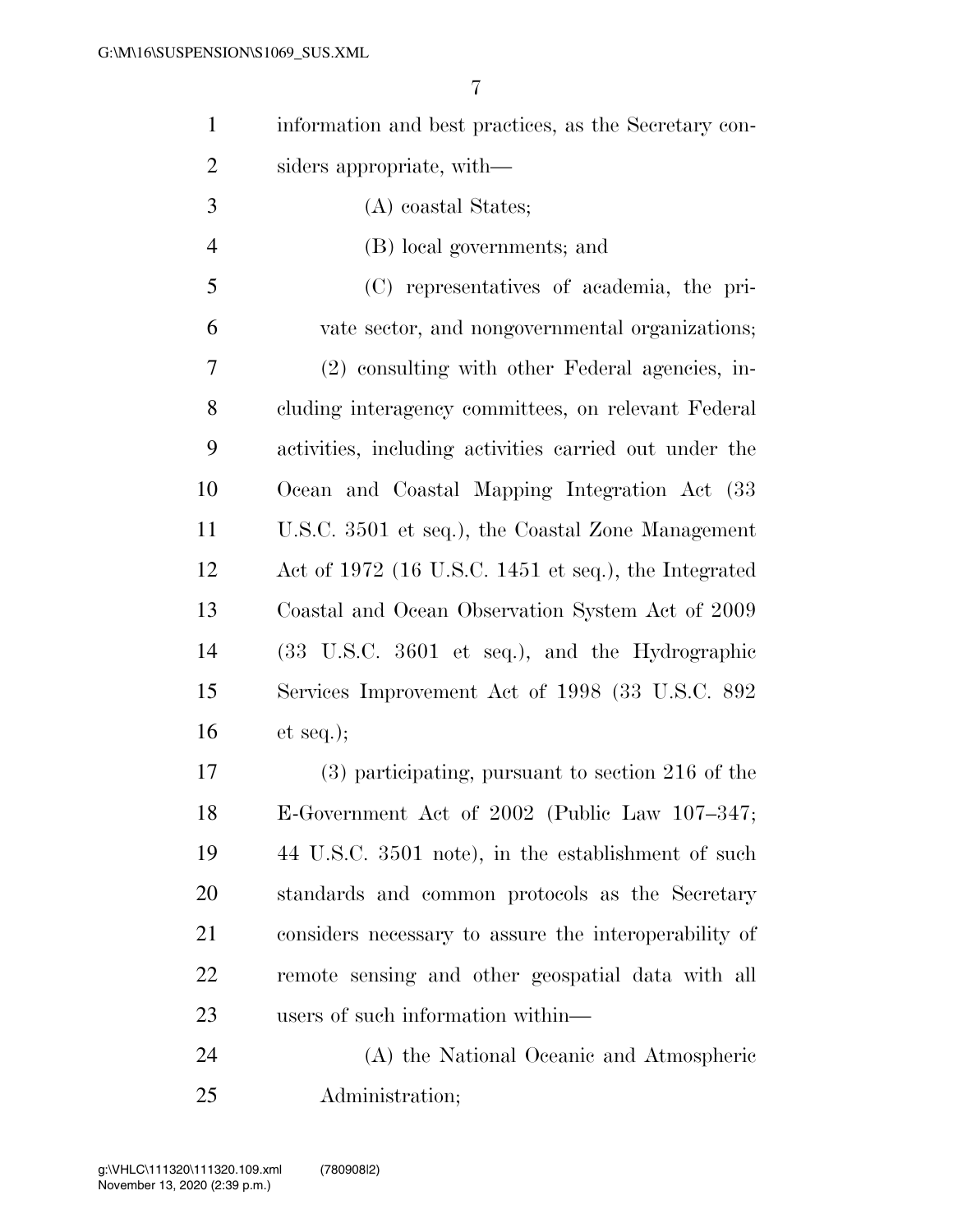|                | 8                                                    |
|----------------|------------------------------------------------------|
| $\mathbf{1}$   | (B) other Federal agencies;                          |
| $\overline{2}$ | (C) State and local government; and                  |
| 3              | $(D)$ the private sector;                            |
| $\overline{4}$ | (4) coordinating with, seeking assistance and        |
| 5              | cooperation of, and providing liaison to the Federal |
| 6              | Geographic Data Committee pursuant to Office of      |
| 7              | Management and Budget Circular A–16 and Execu-       |
| 8              | tive Order 12906 of April 11, 1994 (59 Fed. Reg.     |
| 9              | 17671), as amended by Executive Order 13286 of       |
| 10             | February 28, 2003 (68 Fed. Reg. 10619); and          |
| 11             | (5) developing and maintaining a best practices      |
| 12             | document that sets out the best practices used by    |
| 13             | the Secretary in carrying out the program and pro-   |
| 14             | viding such document to the United States Geologi-   |
| 15             | cal Survey, the Corps of Engineers, and other rel-   |
| 16             | evant Federal agencies.                              |
| 17             | (d) FILLING NEEDS AND GAPS.—In carrying out the      |
| 18             | program, the Secretary shall—                        |

 (1) maximize the use of remote sensing and other geospatial data collection activities conducted 21 for other purposes and under other authorities;

 (2) focus on filling data needs and gaps for coastal management issues, including with respect to areas that, as of the date of the enactment of this Act, were underserved by coastal data and the areas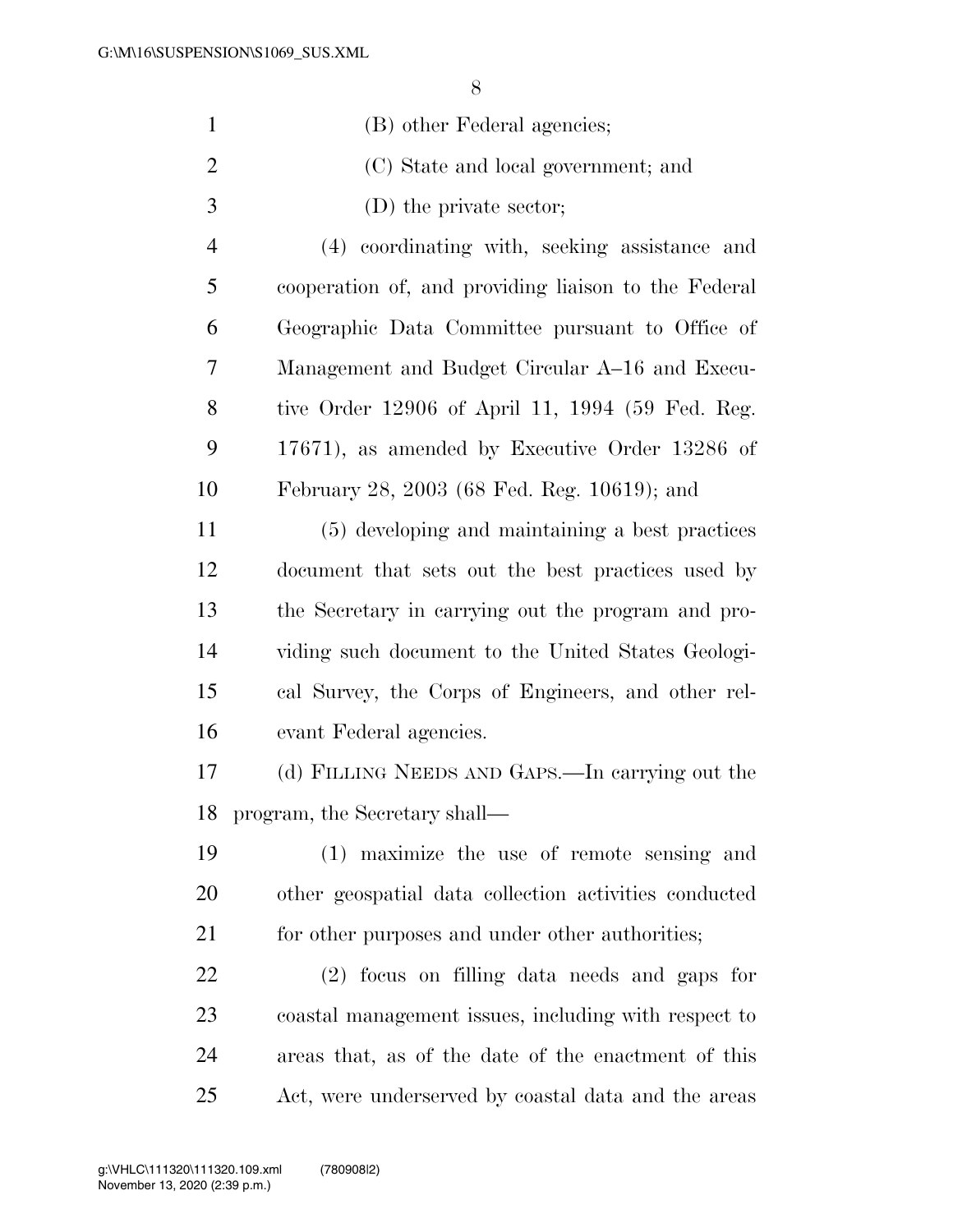| $\mathbf{1}$   | of the Arctic that are under the jurisdiction of the   |
|----------------|--------------------------------------------------------|
| $\overline{c}$ | United States;                                         |
| 3              | (3) pursuant to the Ocean and Coastal Map-             |
| $\overline{4}$ | ping Integration Act (33 U.S.C. 3501 et seq.), sup-    |
| 5              | port continue improvement in existing efforts to co-   |
| 6              | ordinate the acquisition and integration of key data   |
| 7              | sets needed for coastal management and other pur-      |
| 8              | poses, including—                                      |
| 9              | (A) coastal elevation data;                            |
| 10             | (B) land use and land cover data;                      |
| 11             | (C) socioeconomic and human use data;                  |
| 12             | (D) critical infrastructure data;                      |
| 13             | (E) structures data;                                   |
| 14             | (F) living resources and habitat data;                 |
| 15             | (G) cadastral data; and                                |
| 16             | (H) aerial imagery; and                                |
| 17             | integrate the priority supporting data set<br>(4)      |
| 18             | forth under paragraph (3) with other available data    |
| 19             | for the benefit of the broadest measure of coastal re- |
| 20             | source management constituents and applications.       |
| 21             | (e) FINANCIAL AGREEMENTS AND CONTRACTS.-               |
| 22             | (1) IN GENERAL.—In carrying out the program,           |
| 23             | the Secretary—                                         |
| 24             | (A) may enter into financial agreements to             |
| 25             | carry out the program, including—                      |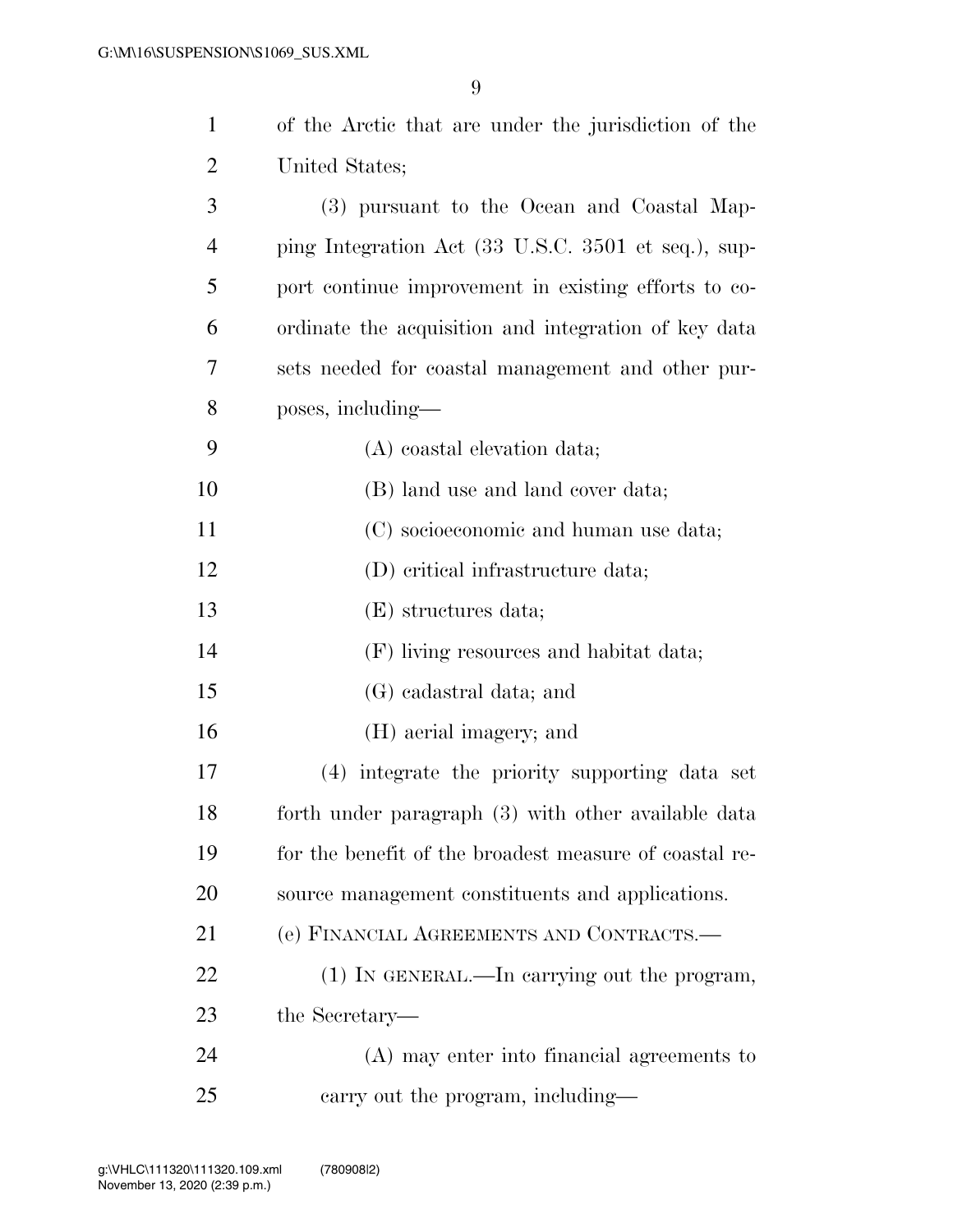(i) support to non-Federal entities 2 that participate in implementing the pro-gram; and

 (ii) grants, cooperative agreements, interagency agreements, contracts, or any other agreement on a reimbursable or non- reimbursable basis, with other Federal, tribal, State, and local governmental and nongovernmental entities; and

 (B) may, to the maximum extent prac- ticable, enter into such contracts with private sector entities for such products and services as the Secretary determines may be necessary to collect, process, and provide remote sensing and other geospatial data and products for purposes of the program.

17 (2) FEES.—

 (A) ASSESSMENT AND COLLECTION.—The Secretary may, to the extent provided in ad- vance in appropriations Acts, assess and collect fees for the conduct of any training, workshop, or conference that advances the purposes of the program.

 (B) AMOUNTS.—The amount of a fee under this paragraph may not exceed the sum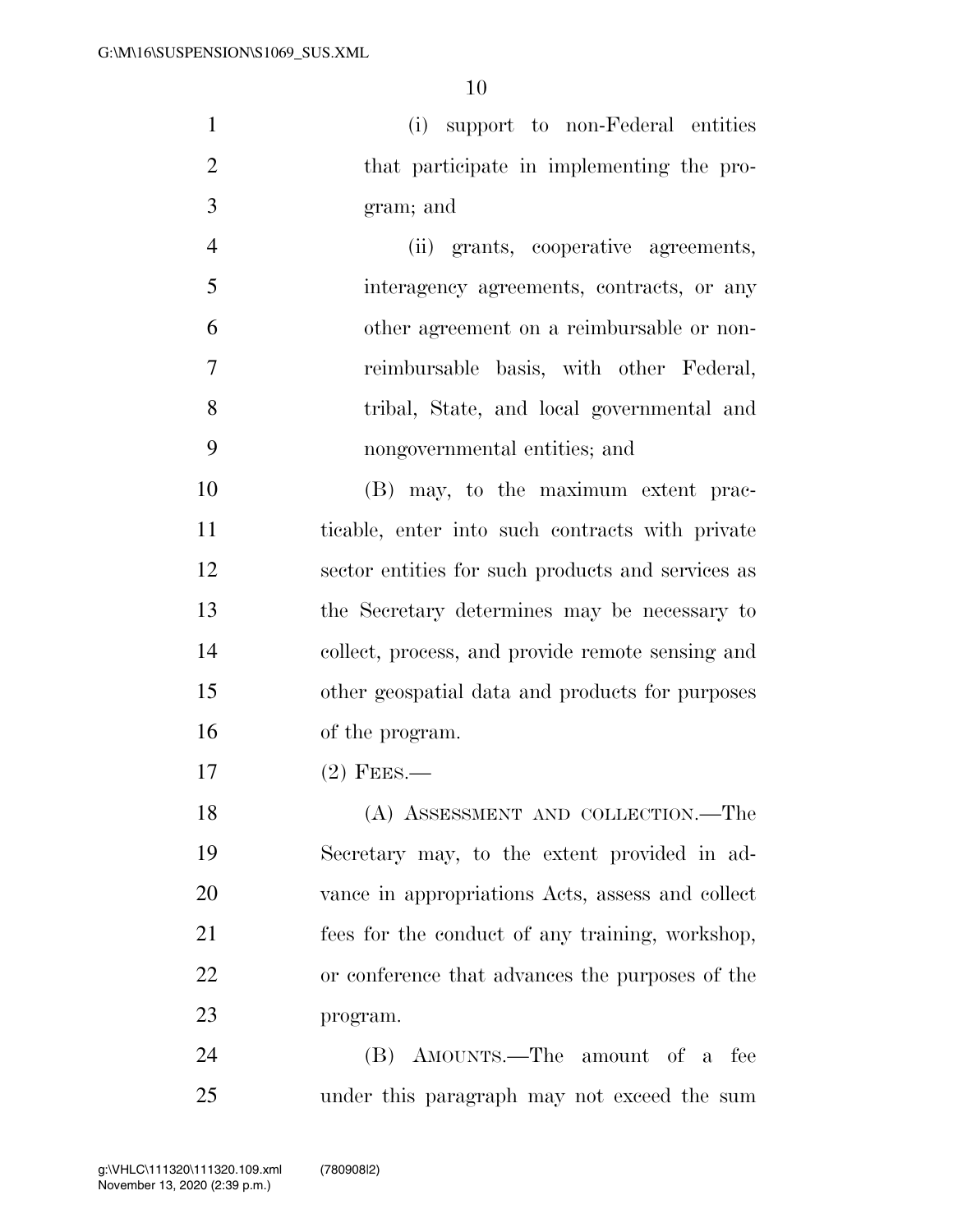| $\mathbf{1}$   | of costs incurred, or expected to be incurred, by           |
|----------------|-------------------------------------------------------------|
| $\overline{2}$ | the Secretary as a direct result of the conduct             |
| 3              | of the training, workshop, or conference, includ-           |
| $\overline{4}$ | ing for subsistence expenses incidental to the              |
| 5              | training, workshop, or conference, as applicable.           |
| 6              | (C) USE OF FEES.—Amounts collected by                       |
| 7              | the Secretary in the form of fees under this                |
| 8              | paragraph shall be available to the extent and              |
| 9              | in such amounts as are provided in advance in               |
| 10             | appropriations Acts for-                                    |
| 11             | (i) the costs incurred for conducting                       |
| 12             | an activity described in subparagraph $(A)$ ;               |
| 13             | <b>or</b>                                                   |
| 14             | (ii) the expenses described in subpara-                     |
| 15             | $graph(B)$ .                                                |
| 16             | (3) SURVEY AND MAPPING.—Contracts entered                   |
| 17             | into under paragraph $(1)(B)$ shall be considered           |
| 18             | "surveying and mapping" services as such term is            |
| 19             | used in and as such contracts are awarded by the            |
| 20             | Secretary in accordance with the selection proce-           |
| 21             | dures in chapter 11 of title 40, United States Code.        |
| 22             | (f) OCEAN ECONOMY.—The Secretary may establish              |
| 23             | publically available tools that track ocean and Great Lakes |
| 24             | economy data for each coastal State.                        |